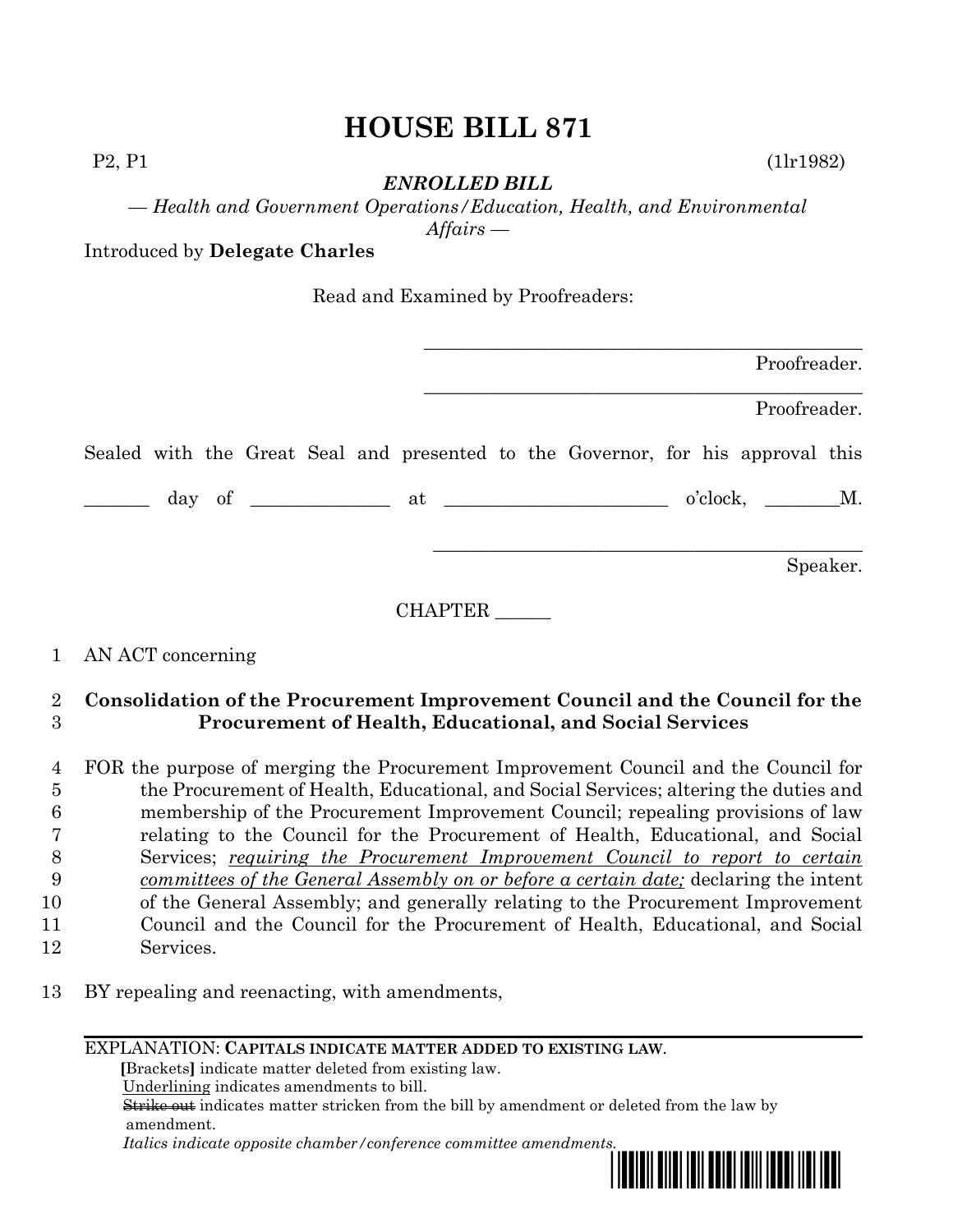### **HOUSE BILL 871**

| 1<br>$\overline{2}$<br>3<br>4                     | Article – State Finance and Procurement<br>Section $12-105$<br>Annotated Code of Maryland<br>(2015 Replacement Volume and 2020 Supplement)               |                                                                                        |  |  |  |  |  |  |  |  |
|---------------------------------------------------|----------------------------------------------------------------------------------------------------------------------------------------------------------|----------------------------------------------------------------------------------------|--|--|--|--|--|--|--|--|
| $\overline{5}$<br>$\boldsymbol{6}$<br>7<br>8<br>9 | BY repealing<br>Article – State Finance and Procurement<br>Section 12-110<br>Annotated Code of Maryland<br>(2015 Replacement Volume and 2020 Supplement) |                                                                                        |  |  |  |  |  |  |  |  |
| 10<br>11                                          | SECTION 1. BE IT ENACTED BY THE GENERAL ASSEMBLY OF MARYLAND,<br>That the Laws of Maryland read as follows:                                              |                                                                                        |  |  |  |  |  |  |  |  |
| 12                                                |                                                                                                                                                          | <b>Article - State Finance and Procurement</b>                                         |  |  |  |  |  |  |  |  |
| 13                                                | $12 - 105.$                                                                                                                                              |                                                                                        |  |  |  |  |  |  |  |  |
| 14                                                | (a)                                                                                                                                                      | In this section, "Council" means the Procurement Improvement Council.                  |  |  |  |  |  |  |  |  |
| 15                                                | (b)                                                                                                                                                      | There is a Procurement Improvement Council.                                            |  |  |  |  |  |  |  |  |
| 16                                                | (1)<br>$\left( \mathrm{c}\right)$                                                                                                                        | The Council consists of the following [12] 20 members:                                 |  |  |  |  |  |  |  |  |
| 17                                                |                                                                                                                                                          | the State Treasurer;<br>(i)                                                            |  |  |  |  |  |  |  |  |
| 18                                                |                                                                                                                                                          | the Chancellor of the University System of Maryland;<br>(ii)                           |  |  |  |  |  |  |  |  |
| 19                                                |                                                                                                                                                          | [the Secretary of Budget and Management;<br>(iii)                                      |  |  |  |  |  |  |  |  |
| <b>20</b>                                         |                                                                                                                                                          | the Chief Procurement Officer;<br>(iv)                                                 |  |  |  |  |  |  |  |  |
| 21                                                |                                                                                                                                                          | $[(v)]$ $(IV)$<br>the Secretary of Information Technology;                             |  |  |  |  |  |  |  |  |
| 22                                                |                                                                                                                                                          | $\left[\text{(vi)}\right]$ $\left(\text{V}\right)$<br>the Secretary of Transportation; |  |  |  |  |  |  |  |  |
| 23                                                |                                                                                                                                                          | $\left[\text{(vii)}\right]$ (VI)<br>the Procurement Advisor of the Board;              |  |  |  |  |  |  |  |  |
| 24<br>25                                          | <b>Women Business Affairs;</b>                                                                                                                           | [(viii)] (VII) the Special Secretary for the Office of Small, Minority, and            |  |  |  |  |  |  |  |  |
| 26<br>27                                          | Improvement;                                                                                                                                             | Director of the Governor's Office of Performance<br>(ix)<br>the                        |  |  |  |  |  |  |  |  |
| 28                                                |                                                                                                                                                          | (VIII) THE SECRETARY OF JUVENILE SERVICES;                                             |  |  |  |  |  |  |  |  |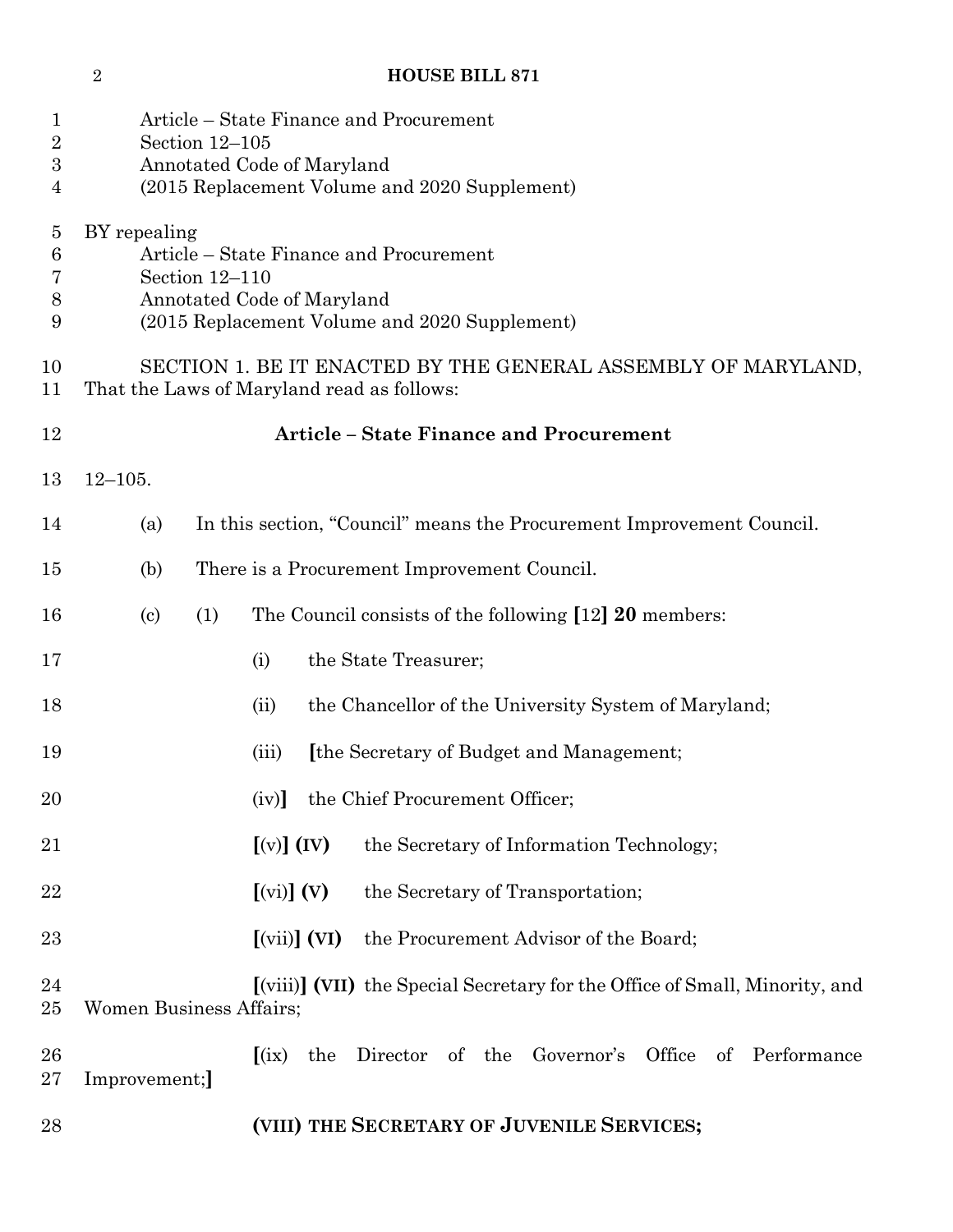#### **HOUSE BILL 871** 3

| $\mathbf{1}$             | THE SECRETARY OF HUMAN SERVICES;<br>(IX)                                                                                                                                                                                                                                                         |
|--------------------------|--------------------------------------------------------------------------------------------------------------------------------------------------------------------------------------------------------------------------------------------------------------------------------------------------|
| $\overline{2}$           | THE SECRETARY OF HEALTH;<br>(X)                                                                                                                                                                                                                                                                  |
| 3                        | THE STATE SUPERINTENDENT OF SCHOOLS;<br>(XI)                                                                                                                                                                                                                                                     |
| $\overline{4}$<br>5      | THE FOLLOWING INDIVIDUALS, APPOINTED BY THE<br>$[(x)]$ (XII)<br><b>GOVERNOR WITH THE ADVICE AND CONSENT OF THE SENATE:</b>                                                                                                                                                                       |
| 6<br>7<br>8              | 1.<br>a representative of local government who has expertise in<br>local procurement matters[, appointed by the Governor with the advice and consent of the<br>Senate]; [and]                                                                                                                    |
| 9<br>10                  | 2.<br><b>REPRESENTATIVES</b><br><b>SOCIAL</b><br><b>TWO</b><br><b>SERVICE</b><br>OF<br>PROVIDERS IN THE STATE; AND                                                                                                                                                                               |
| 11<br>12                 | 3.<br>A REPRESENTATIVE OF A MINORITY-, WOMEN-, OR<br>VETERAN-OWNED BUSINESS;                                                                                                                                                                                                                     |
| 13<br>14                 | $(x_i)$ (XIII) [two] THREE members of the general public APPOINTED<br>BY THE PRESIDING OFFICERS OF THE GENERAL ASSEMBLY, OF WHOM:                                                                                                                                                                |
| 15<br>16<br>17           | at least one [of whom has] SHALL HAVE expertise in State<br>1.<br>procurement matters[, appointed by the Governor with the advice and consent of the<br>Senate]; AND                                                                                                                             |
| 18<br>19                 | 2.<br>AT<br><b>LEAST</b><br><b>TWO</b><br><b>SHALL</b><br><b>REPRESENT</b><br>$\mathbf{A}$<br>MINORITY-, WOMEN-, OR VETERAN-OWNED BUSINESS;                                                                                                                                                      |
| 20<br>21                 | (XIV) A MEMBER OF THE SENATE, APPOINTED BY THE PRESIDENT<br>OF THE SENATE; AND                                                                                                                                                                                                                   |
| 22<br>23                 | (XV) A MEMBER OF THE HOUSE OF DELEGATES, APPOINTED BY<br>THE SPEAKER OF THE HOUSE.                                                                                                                                                                                                               |
| 24<br>25                 | If the State Treasurer is unable to attend a meeting of the<br>(2)<br>(i)<br>Council, the Treasurer may designate the Deputy Treasurer to attend the meeting.                                                                                                                                    |
| 26<br>$27\,$<br>28<br>29 | If a member of the Council listed in paragraph (1)(ii) through<br>(ii)<br>$\left[\text{(ix)}\right]$ (XI) of this subsection is unable to attend a meeting of the Council, the member may<br>designate a senior management staff member with experience in procurement to attend the<br>meeting. |
| 30                       | The Chief Procurement Officer is Chairman of the Council.<br>(d)                                                                                                                                                                                                                                 |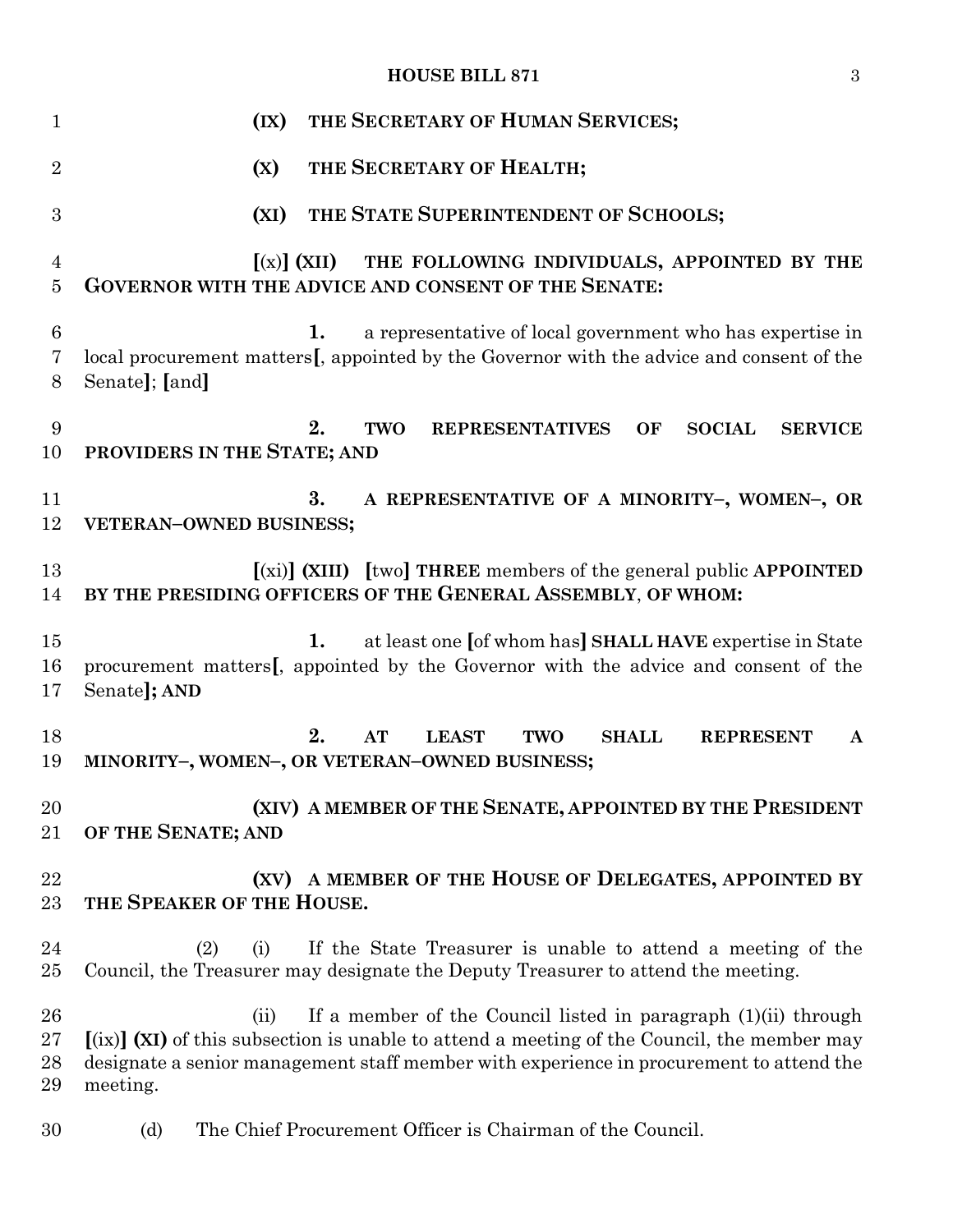(e) The Council shall meet at least quarterly each year. (f) The Chief Procurement Officer is the principal staff of the Council and the Council shall have any additional staff authorized in accordance with the State budget. (g) The Council shall: (1) ensure that the State's procurement system is utilizing the most advanced procurement methods and management techniques, including policies, procedures, and forms for all procurement activity and contract management; (2) effect and enhance communication between State units on procurement matters, with an emphasis on disseminating information on current developments and advances in procurement methods and management; (3) provide a forum for the discussion of specific procurement issues and problems that arise, including: 13 (i) procurement officer training; 14 (ii) risk analysis and insurance requirements; (iii) management of eMaryland Marketplace and other Internet procurement resources; (iv) **USE OF EMARYLAND MARKETPLACE AND COMPLIANCE WITH § 17–502 OF THIS ARTICLE; (V)** use of intergovernmental cooperative purchasing agreements; and **[**(v)**] (VI)** any other issues or problems identified by the Council; (4) advise the Board on problems in the procurement process and make recommendations for improvement of the process; (5) review existing procurement regulations to: 25 (i) determine whether they fulfill the intent and purpose of the law, especially as it relates to fostering broad–based competition; and (ii) make recommendations on the regulations, if revising and restructuring them will result in easier understanding and use; and (6) advise the General Assembly on proposed legislation in order to

enhance the efficiency and transparency of State procurement.

**HOUSE BILL 871**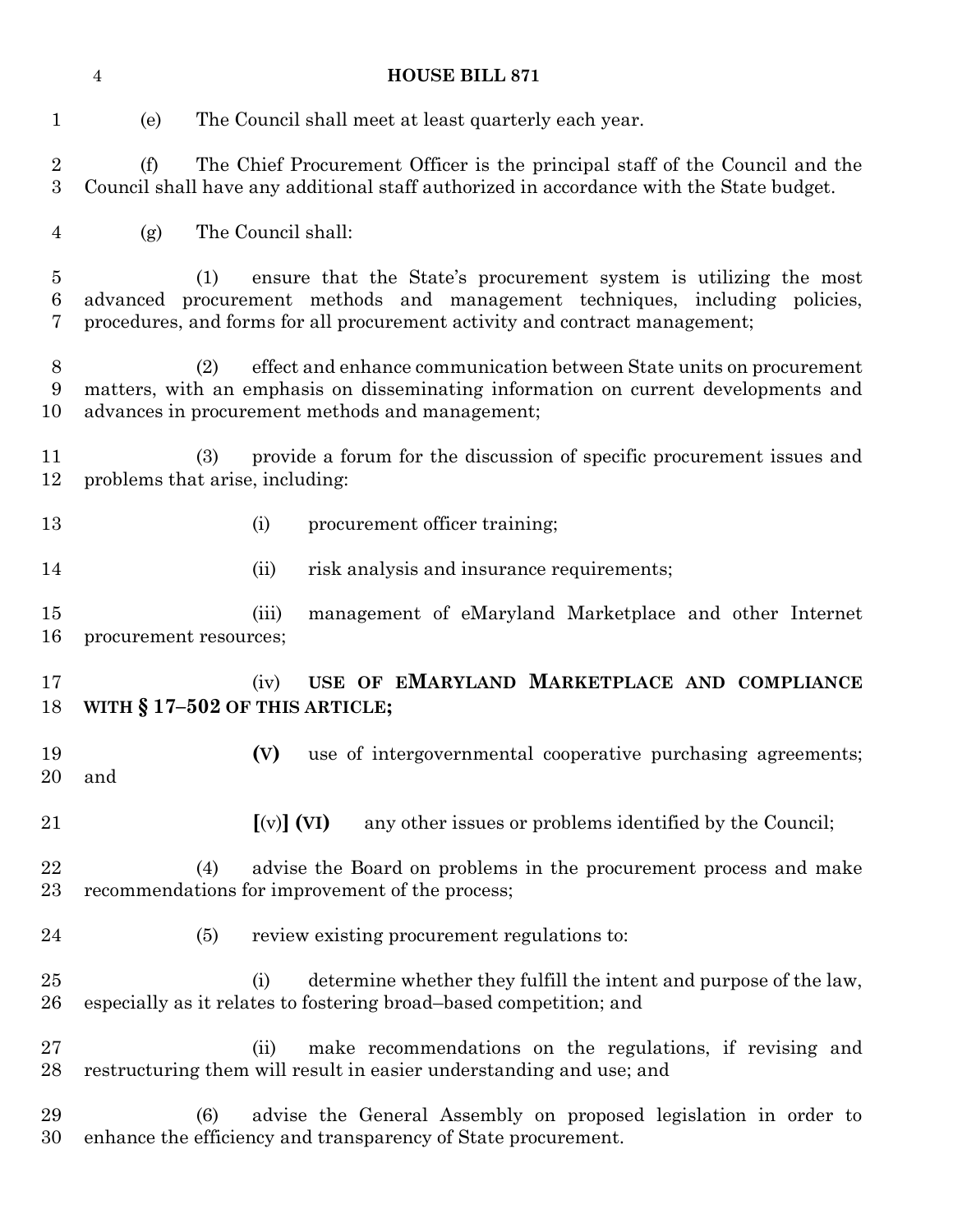# **HOUSE BILL 871** 5

| 1                                 | $[12 - 110.$                      |     |        |                                                                                                                                                                                                                                                                                                                                             |
|-----------------------------------|-----------------------------------|-----|--------|---------------------------------------------------------------------------------------------------------------------------------------------------------------------------------------------------------------------------------------------------------------------------------------------------------------------------------------------|
| $\overline{2}$                    | (a)                               | (1) |        | In this section the following words have the meanings indicated.                                                                                                                                                                                                                                                                            |
| $\boldsymbol{3}$<br>4             | Educational, and Social Services. | (2) |        | "Council" means the Council for the Procurement of Health,                                                                                                                                                                                                                                                                                  |
| $\overline{5}$<br>$6\phantom{.}6$ | provide or assist in providing:   | (3) |        | "Health, educational, and social services" means services procured to                                                                                                                                                                                                                                                                       |
| 7<br>8                            | or                                |     | (i)    | support, care, or shelter to third-party clients under a contract;                                                                                                                                                                                                                                                                          |
| 9                                 |                                   |     | (ii)   | training to third-party clients under a contract.                                                                                                                                                                                                                                                                                           |
| 10<br>11<br>12<br>13              |                                   | (4) |        | "Task Force Report" means the report entitled "Task Force Report to<br>the Governor and the General Assembly on Procurement of Health, Education and Social<br>Services by State Agencies" that was issued on November 30, 2011, by the Task Force to<br>Study the Procurement of Health, Education, and Social Services by State Agencies. |
| 14<br>15                          | (b)<br>Services.                  |     |        | There is a Council for the Procurement of Health, Educational, and Social                                                                                                                                                                                                                                                                   |
| 16                                | $\left( \mathrm{c}\right)$        | (1) |        | The Council consists of the following members:                                                                                                                                                                                                                                                                                              |
| 17                                |                                   |     | (i)    | the State Treasurer;                                                                                                                                                                                                                                                                                                                        |
| 18                                |                                   |     | (ii)   | the Attorney General;                                                                                                                                                                                                                                                                                                                       |
| 19                                |                                   |     | (iii)  | the Chief Procurement Officer;                                                                                                                                                                                                                                                                                                              |
| 20                                |                                   |     | (iv)   | the State Superintendent of Schools;                                                                                                                                                                                                                                                                                                        |
| 21                                |                                   |     | (v)    | the Secretary of Budget and Management;                                                                                                                                                                                                                                                                                                     |
| 22                                |                                   |     | (vi)   | the Secretary of Juvenile Services;                                                                                                                                                                                                                                                                                                         |
| 23                                |                                   |     | (vii)  | the Secretary of Human Services;                                                                                                                                                                                                                                                                                                            |
| 24                                |                                   |     | (viii) | the Secretary of Health;                                                                                                                                                                                                                                                                                                                    |
| 25                                |                                   |     | (ix)   | the Director of the Governor's Grants Office;                                                                                                                                                                                                                                                                                               |
| 26                                |                                   |     | (x)    | the Executive Director of the Governor's Office of Crime                                                                                                                                                                                                                                                                                    |

Prevention, Youth, and Victim Services;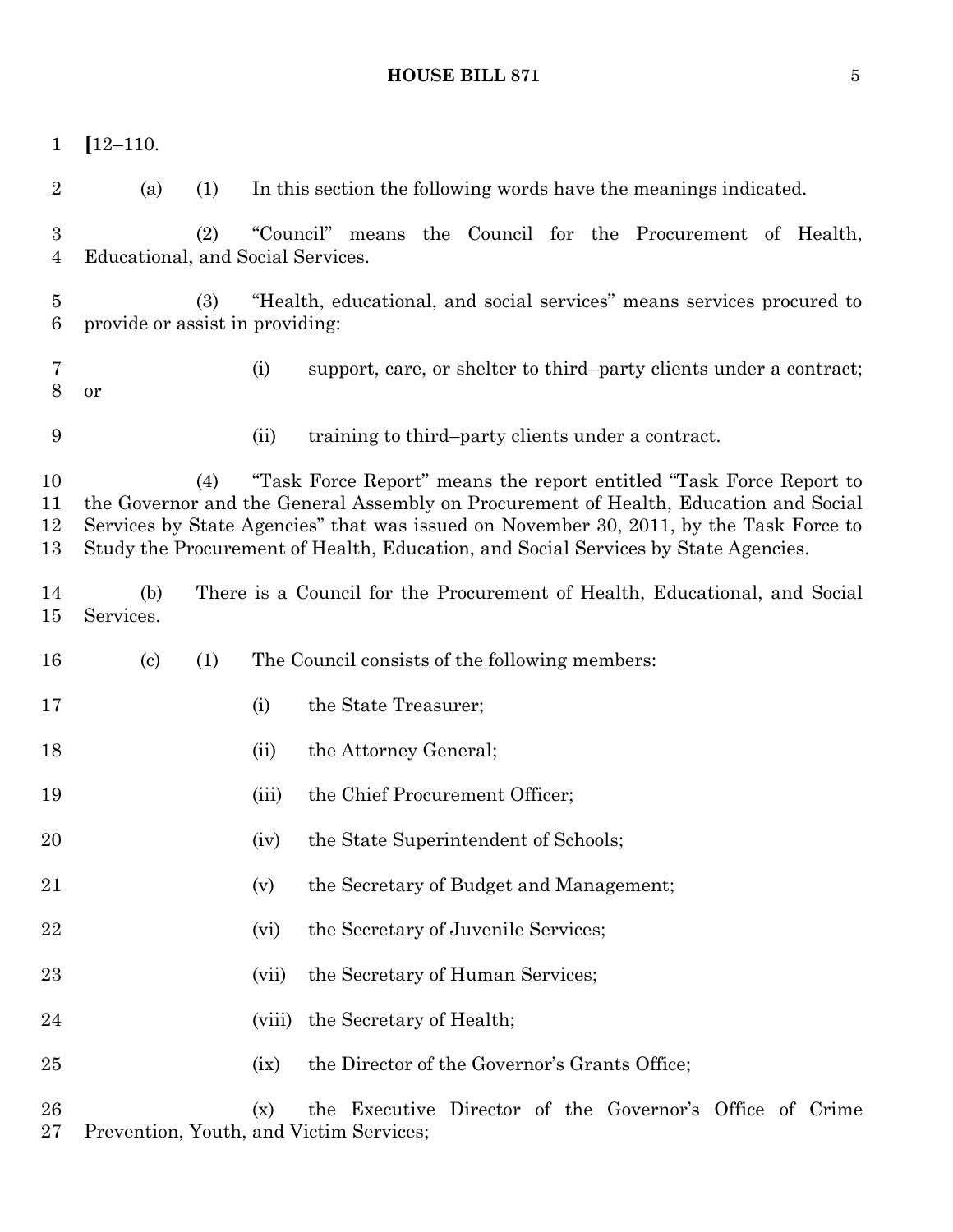|                            | $\boldsymbol{6}$                                      |         | <b>HOUSE BILL 871</b>                                                                                                                                                                                                                          |
|----------------------------|-------------------------------------------------------|---------|------------------------------------------------------------------------------------------------------------------------------------------------------------------------------------------------------------------------------------------------|
| 1<br>$\sqrt{2}$            |                                                       | (xi)    | the Deputy Director of the Division of Children and Youth of the<br>Governor's Office of Crime Prevention, Youth, and Victim Services;                                                                                                         |
| $\boldsymbol{3}$<br>4      | <b>Women Business Affairs;</b>                        | (xii)   | the Special Secretary for the Office of Small, Minority, and                                                                                                                                                                                   |
| $\overline{5}$             |                                                       |         | (xiii) the Procurement Advisor of the Board;                                                                                                                                                                                                   |
| $\boldsymbol{6}$<br>7<br>8 | Governor;                                             |         | (xiv) four representatives of private organizations with experience<br>providing human services funded by contracts through State units, appointed by the                                                                                      |
| 9<br>10                    | Senate; and                                           | (xv)    | a member of the Senate, appointed by the President of the                                                                                                                                                                                      |
| 11<br>12                   | of the House.                                         | (xvi)   | a member of the House of Delegates, appointed by the Speaker                                                                                                                                                                                   |
| 13<br>14                   | (2)                                                   | (i)     | If the State Treasurer is unable to attend a meeting of the<br>Council, the Treasurer may designate a Deputy Treasurer to attend the meeting.                                                                                                  |
| 15<br>16<br>17<br>18       | attend the meeting.                                   | (ii)    | If a member of the Council listed in paragraph (1)(ii) through<br>(xiii) of this subsection is unable to attend a meeting of the Council, the member may<br>designate another senior management staff member with experience in procurement to |
| 19<br>20                   | (3)<br>under paragraph $(1)(xiv)$ of this subsection. | (i)     | This paragraph applies to members of the Council appointed                                                                                                                                                                                     |
| 21                         |                                                       | (ii)    | On or after July 1, 2014, the term of a member is 4 years.                                                                                                                                                                                     |
| 22<br>23                   |                                                       | (iii)   | The terms of members are staggered as required by the terms<br>provided for members of the Council on July 1, 2014.                                                                                                                            |
| 24<br>25                   | successor is appointed and qualifies.                 | (iv)    | At the end of a term, a member continues to serve until a                                                                                                                                                                                      |
| 26<br>27                   |                                                       | (v)     | A member who is appointed after a term has begun serves only<br>for the rest of the term and until a successor is appointed and qualifies.                                                                                                     |
| 28<br>29<br>30             | when the member's current term expires.               | $(v_i)$ | A member may not serve more than two consecutive terms,<br>except that a member appointed before July 1, 2014, may serve one additional 4-year term                                                                                            |

 (vii) The Governor may remove a member for neglect of duty, incompetence, or misconduct.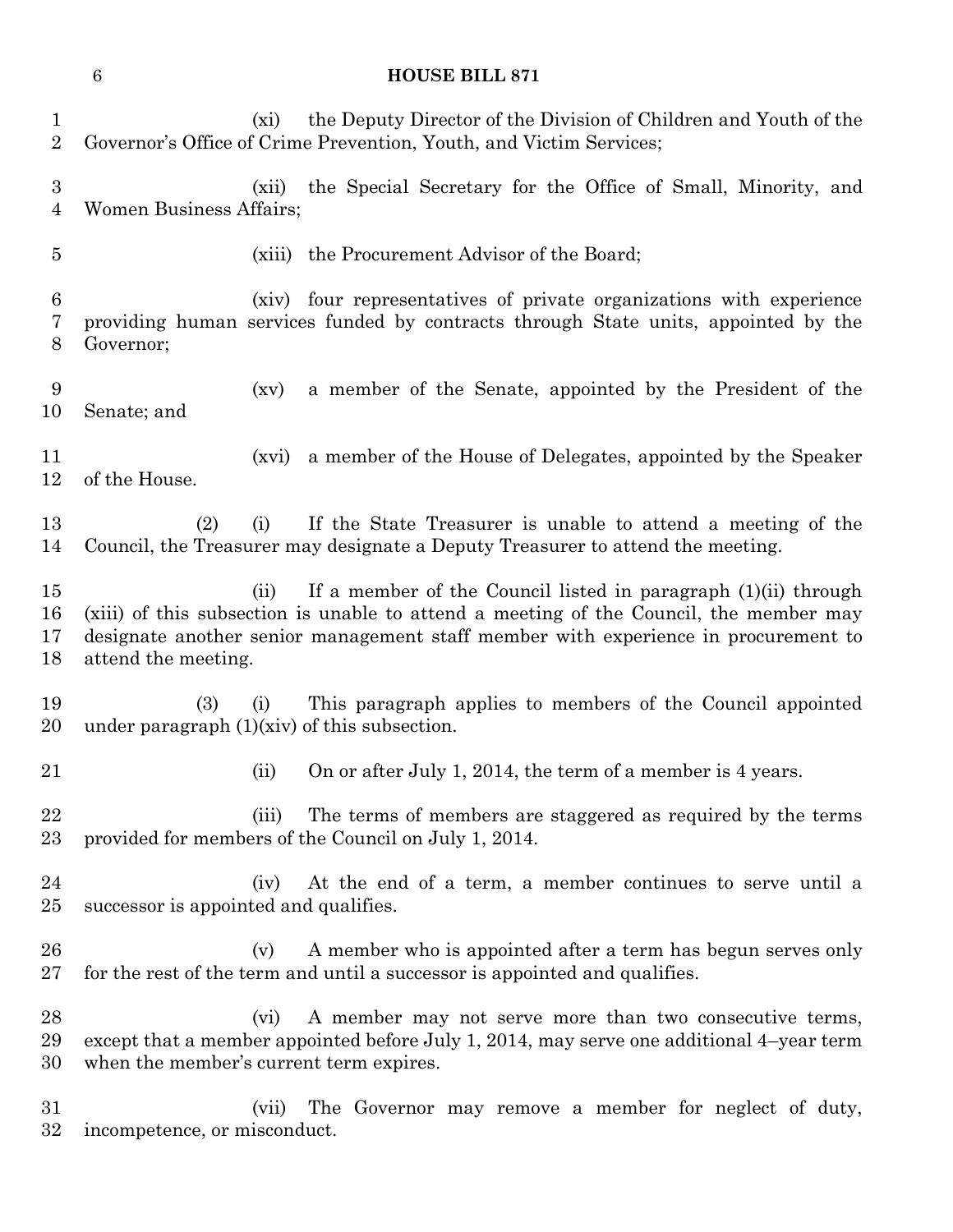#### **HOUSE BILL 871** 7

| $\mathbf 1$                       | (d)                | The Chief Procurement Officer is the Chair of the Council.                                                                                                                                                                                                                                                 |
|-----------------------------------|--------------------|------------------------------------------------------------------------------------------------------------------------------------------------------------------------------------------------------------------------------------------------------------------------------------------------------------|
| $\overline{2}$                    | (e)                | The Council shall meet at least twice each year.                                                                                                                                                                                                                                                           |
| $\boldsymbol{3}$                  | (f)                | The staffing responsibilities of the Council shall be shared by:                                                                                                                                                                                                                                           |
| $\overline{4}$                    |                    | (1)<br>the agencies represented on the Council; and                                                                                                                                                                                                                                                        |
| $\overline{5}$<br>$6\phantom{.}6$ | budget.            | (2)<br>additional staff that the Board authorizes in accordance with the State                                                                                                                                                                                                                             |
| 7                                 | (g)                | The Council shall:                                                                                                                                                                                                                                                                                         |
| 8<br>9                            |                    | advise the Board on specific steps necessary to implement the<br>(1)<br>recommendations of the Task Force Report;                                                                                                                                                                                          |
| 10<br>11                          |                    | monitor and report to the Board the progress of implementation of the<br>(2)<br>recommendations in the Task Force Report;                                                                                                                                                                                  |
| 12<br>13                          |                    | establish subcommittees or working committees consisting of members<br>(3)<br>of the Council and interested parties to address or study specific issues;                                                                                                                                                   |
| 14<br>$15\,$                      | services:          | (4)<br>with regard to the procurement of health, educational, and social                                                                                                                                                                                                                                   |
| 16<br>17<br>18                    |                    | effect and enhance communication between State units on<br>(i)<br>procurement matters, with an emphasis on disseminating information on current<br>developments and advances in procurement methods and management;                                                                                        |
| 19<br>20                          |                    | provide a forum for the discussion of specific procurement issues<br>(ii)<br>and problems that arise;                                                                                                                                                                                                      |
| 21<br>22                          |                    | advise the Board on problems in the procurement process and<br>(iii)<br>make recommendations for improvement to the procurement process; and                                                                                                                                                               |
| 23<br>24<br>$25\,$<br>26          |                    | review existing procurement regulations to determine whether<br>(iv)<br>they fulfill the intent and purpose of the law, especially as the law relates to fostering<br>broad-based competition and making effective use of State funds for the delivery of health,<br>educational, and social services; and |
| $27\,$<br>28<br>29<br>30          | by State agencies. | on or before December 31 of each year, report to the General Assembly,<br>(5)<br>in accordance with $\S$ 2–1257 of the State Government Article, on the Council's activities<br>and recommendations regarding the procurement of health, educational, and social services                                  |
| $31\,$                            |                    | <b>SECTION 2. AND BE IT FURTHER ENACTED, That, on or before December 31,</b>                                                                                                                                                                                                                               |

*2022, the Procurement Improvement Council shall submit a report to the Senate Education,*